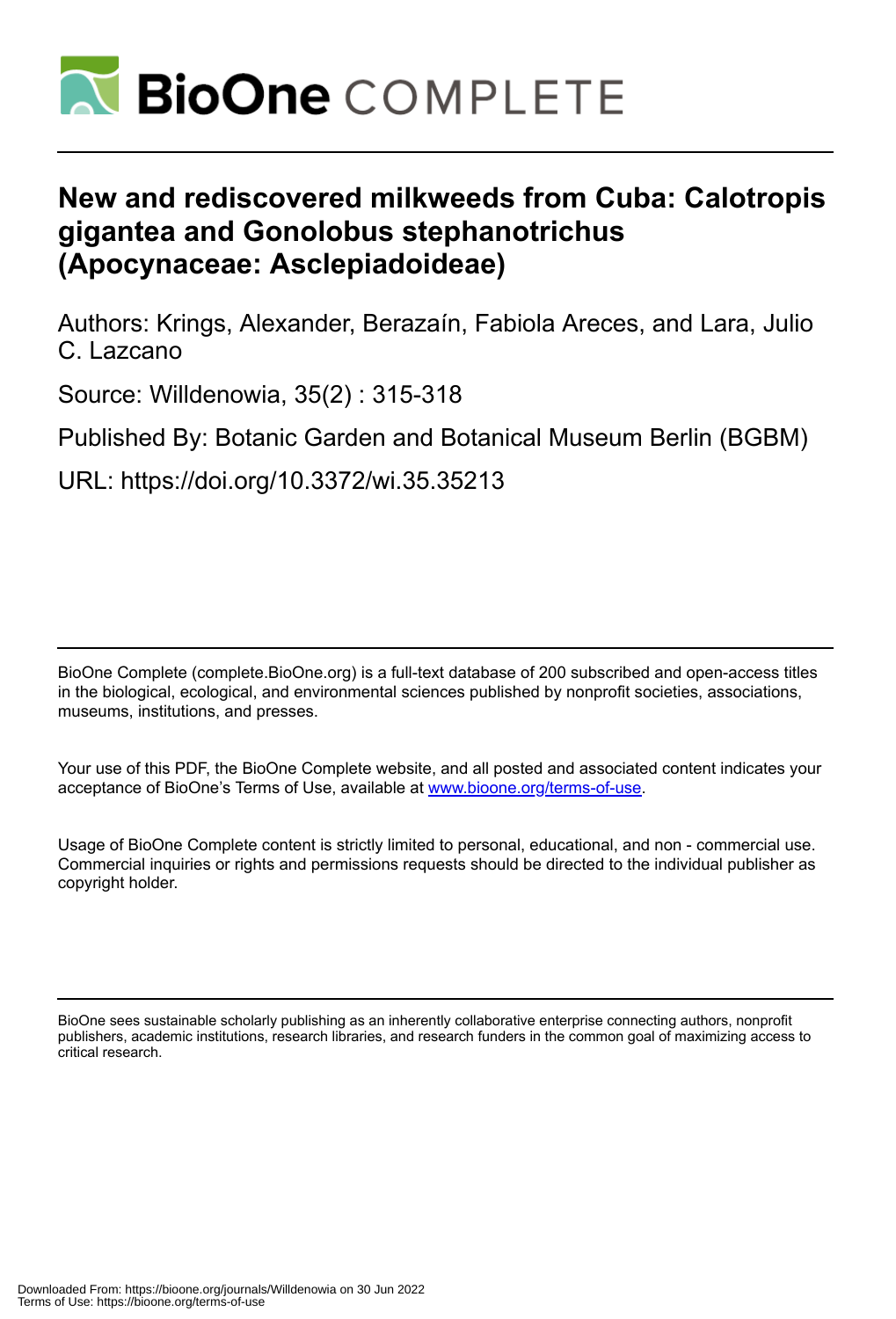# ALEXANDER KRINGS, FABIOLA ARECES BERAZAÍN & JULIO C. LAZCANO LARA

# **New and rediscovered milkweeds from Cuba:** *Calotropis gigantea* **and** *Gonolobus stephanotrichus (Apocynaceae: Asclepiadoideae)*

# **Abstract**

Krings, A., Areces Berazaín, F. & Lazcano Lara, J. C.: New and rediscovered milkweeds from Cuba: *Calotropis gigantea* and *Gonolobus stephanotrichus (Apocynaceae: Asclepiadoideae).* – Willdenowia 35: 315-318. – ISSN 0511-9618; © 2005 BGBM Berlin-Dahlem. doi:10.3372/wi.35.35213 (available via http://dx.doi.org/)

*Calotropis gigantea* is reported new to Cuba and *Gonolobus stephanotrichus*is reported rediscovered after previously being known only from syntypes collected in 1860-64. Specimens are cited and keys to Cuban species of both genera are provided.

A recent expedition in search of milkweeds *(Apocynaceae: Asclepiadoideae)* for the development of a treatment of subtribe *Gonolobinae* for the Flora de la Republica de Cuba resulted in the discovery of *Calotropis gigantea* (L.) R. Br., a new record for the island, and the rediscovery of *Gonolobus stephanotrichus* Griseb.

#### *Calotropis gigantea (Asclepiadinae)*

Previously only a single species of *Calotropis* R. Br. was reported for Cuba, *C. procera* (Aiton) R. Br. (Schlechter 1899, Alain 1957, Rahman & Wilcock 1991). While *C. gigantea* apparently has a native range spanning the Indian subcontinent, southern China, SE Asia and Indonesia, it is now introduced in New Guinea and the Hawaiian islands (Rahman & Wilcock 1991). Rahman & Wilcock (1991) did not report it for the West Indies. The TROPICOS database (http://www. tropicos.org) currently lists two collections from the Caribbean region: Trinidad (*Broadway s.n.,* MO, fide annotation by W. D. Stevens 1987, specimen not seen) and Tobago (*Worthington 18023,* MO, fide annotation W. D. Stevens 2000, specimen not seen). Howard (1989) noted the presence of *C. gigantea* in cultivation in Barbados based on a report by Maycock (1830). The records from Cuba are apparently the first report of *C. gigantea* for the Greater Antilles. Based on a collection previously assigned to *C. procera, C. gigantea* appears to have been in Cuba for at least thirty years.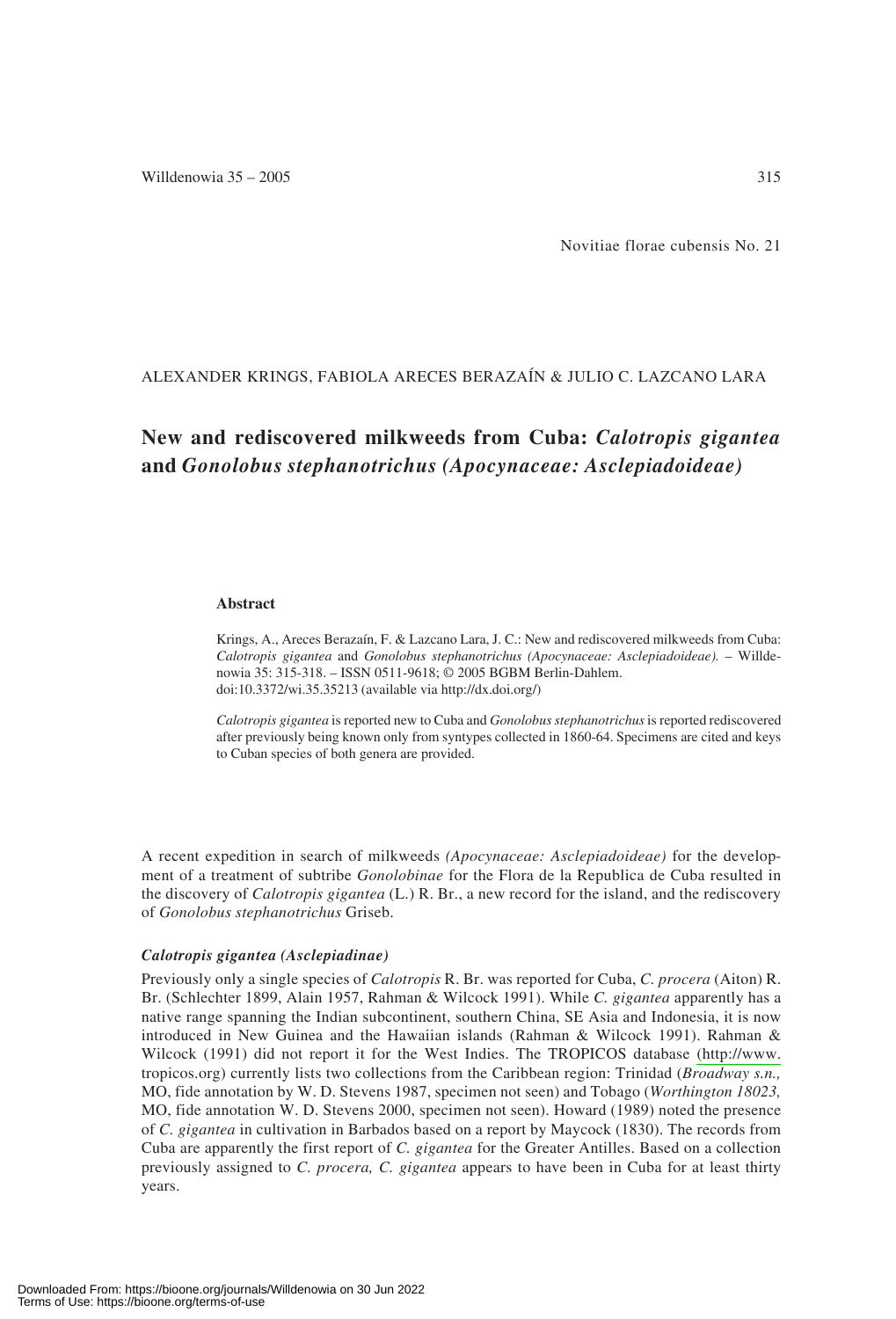

Fig. 1. Flowers of the two Cuban *Calotropis* species – A: *C. gigantea* (based on *Krings & al. s.n.,* NCSC); B: *C. procera* (based on *Krings & al. s.n.,* NCSC). – Cs = staminal corona segment (sensu Kunze 1990); Gy = gynostegial head.

*Specimens seen.* – Cuba: Prov. Villa Clara: Mun. Santa Clara, Presa Agabama, 30.3.1974, *A. Areces H.F.C. 24991* (HAJB). – Prov. Santiago de Cuba: Bayate (seco), in open pasture, 27.5.2005, *A. Krings, F. Areces & J. Lazcano s.n.* (NCSC); Mun. Mella, zona de Bayate, El Ocho, potreros en el camino a Arroyo Martín, 27.5.2005, *F. Areces, J. Lazcano & A. Krings H.F.C. 83524* (HAJB).

Key to the species of *Calotropis* in Cuba

- 1. Corolla lobes 10-15 mm long; staminal corona segments (see Fig. 1A) 5-12.3 mm long, shorter than the gynostegial head . . . . . . . . . . . . . . *. Calotropis gigantea*
- Corolla lobes 6-8 mm long; staminal corona segments (see Fig. 1B) to 4 mm long, equalling to taller than the gynostegial head ................ *Calotropis procera*

## *Gonolobus stephanotrichus (Gonolobinae)*

*Gonolobus stephanotrichus* is known only from Puerto Rico, Hispaniola and Cuba (Schlechter 1899, Urban 1910, Alain 1957, Adams 1972 (not on Jamaica), Howard 1989 (not on the Lesser Antilles), Alain 1994, 1995, Acevedo-Rodríguez 2003, 2005). However, although numerous collections exist from the former islands, *G. stephanotrichus* was known in Cuba only from the syntypes taken by Charles Wright between 1860 and 1864 (*Wright 2969,* BREM!, G!, GH!, GOET!, HAC!, K!, MO, NY!, P!, UC!, US!). However, during a June 2005 ascent of Pico Joaquin in Parque Nacional Turquino (Prov. Santiago de Cuba, Sierra Maestra), the species was found growing along the ridge line at about 1000-1300 m. At least fifty vines were counted within 3 km of the Campamento Joaquin at the base of Pico Joaquin. Most vines were sterile, but some were starting to bear flower buds and a few bore immature flowers sufficiently developed to allow positive determination of the species.

*Specimens seen.* – Cuba: Prov. Santiago de Cuba: Sierra Maestra, Parque Nacional Turquino, within 3 km of Campamento Joaquin on trail from the Alto de Naranjo, 3.6.2005, *A. Krings, F. Areces & J. Lazcano s.n.* (HAJB, NCSC); Sierra Maestra, Parque Nacional Turquino, 2-3 km downhill from Campamento Joaquin in direction of the Alto de Naranjo, 2.6.2005, *A. Krings, F. Areces & J. Lazcano s.n.* (NCSC).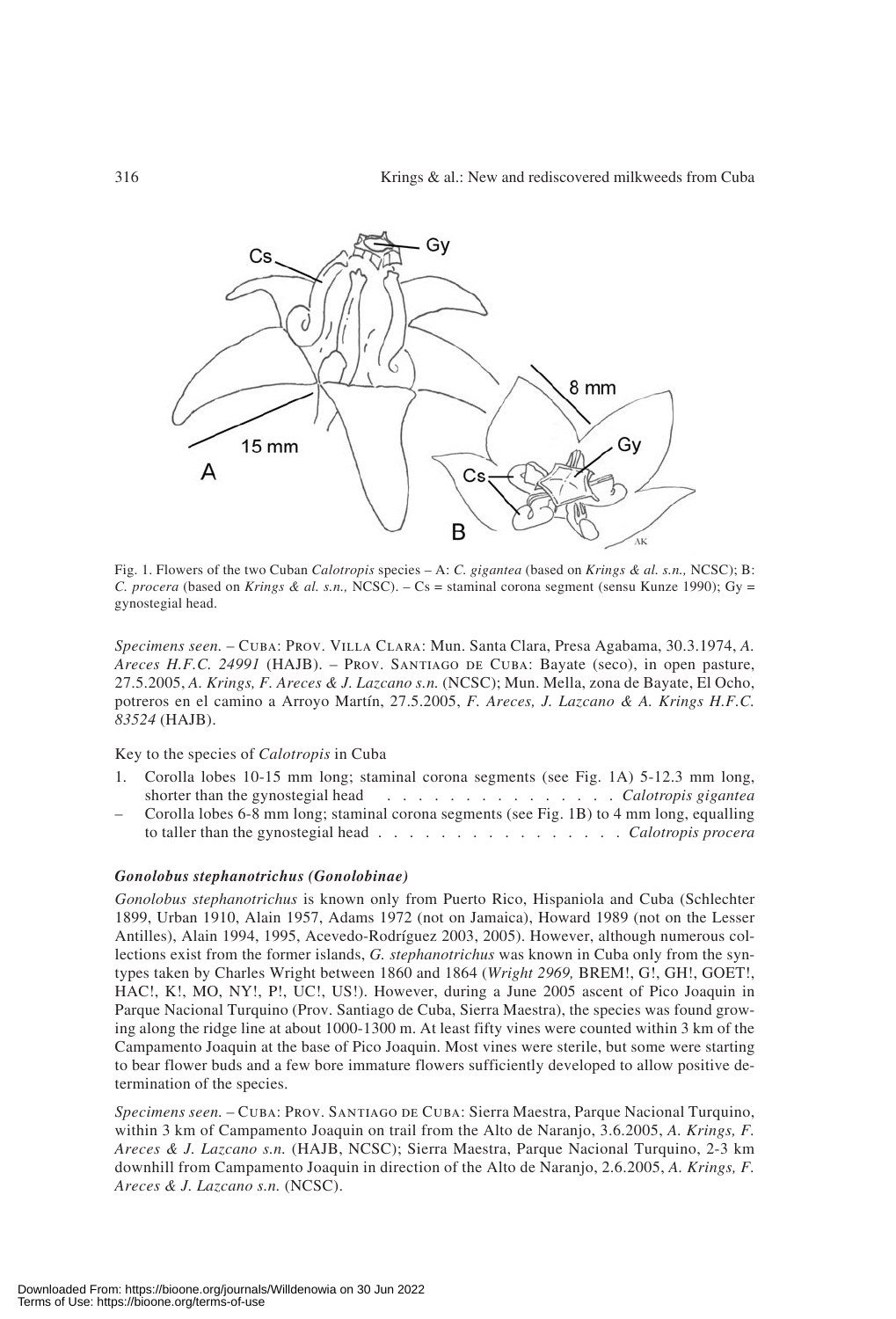#### Willdenowia  $35 - 2005$  317

Provisional key to the species of *Gonolobus* in Cuba

| 1. Leaves linear-lanceolate, 0.5-0.7 cm wide Gonolobus grisebachianus                         |  |  |  |  |  |
|-----------------------------------------------------------------------------------------------|--|--|--|--|--|
|                                                                                               |  |  |  |  |  |
| 2. Corolla lobes suborbicular response response response response response to Conclous bakeri |  |  |  |  |  |
| - Corolla lobes linear-lanceolate Gonolobus stephanotrichus                                   |  |  |  |  |  |

It is important to note that *Gonolobus grisebachianus* Schltr. (holotype: *Wright s.n.*) and *G. bakeri* Schltr. (holotype: *Baker 7286*) are apparently only known from their type collections, which have not been located despite query of nearly one hundred institutions known to house West Indian collections. At least the type material of the latter name may have been destroyed in WW II. Thus, the two species are included here provisionally and based solely on their protologues and past treatments. Despite the recent combination *Matelea grisebachiana* (Schltr.) Alain, *G. grisebachianus* should clearly be assigned to *Gonolobus* based on the description provided by Schlechter (1899) and following Woodson's (1941) circumscription of *Gonolobus* Michx. to include only species with laminar dorsal anther appendages. Although Grisebach (1866) did not mention laminar dorsal anther appendages in his protologue of *G. tigrinus* var. *angustifolia* Griseb. (the synonym replaced by *G. grisebachianus*), Schlechter (1899) clearly noted the presence of well-developed anther appendages in his description: "Diese Art ist trotz ihrer habituellen Ähnlichkeit mit *G. tigrinus* Griseb. von diesem vollständig verschieden. Die Blätter sind schmaler, die Blüten größer, die äußere Corona ganz verschieden und die Schuppen der inneren Corona viel deutlicher vom Antherenrücken abgehoben, außerdem, von oben gesehen, in der Mitte nicht ausgerandet, sondern eher verdickt." The position of *G. bakeri* appears more uncertain. Schlechter does not describe dorsal anther appendages in the protologue. Combined with his note that the species is "mit *G. variifolius* Schltr. [now *Matelea variifolia* (Schltr.) Woodson] am nächsten verwandt", there is reason to believe that *G. bakeri* may better belong in *Matelea*. *M. variifolia* clearly lacks laminar dorsal anther appendages and also exhibits suborbicular corolla lobes. It is known only from Puerto Rico (Schlechter 1899, Acevedo-Rodríguez 2003, 2005). As the single specimen representing *G. bakeri* was cultivated in Cuba, it may be that the species is merely a pubescent form of *M. variifolia*.

#### **Acknowledgements**

We are grateful to the following institutions for facilitating access and collecting permits: Centro de Inspección y Control Ambiental (CICA), Delegaciones del Ministerio de Ciencia, Tecnología y Medio Ambiente (CITMA) de Santiago de Cuba y Granma, Regiones Militares de Santiago de Cuba y Granma, and Delegación del Ministerio del Interior de Santiago de Cuba. In addition, we are grateful for guidance in the field by Anel Matos Viñals and Mino Leyeba. The first author also thanks the curators and staff of the following herbaria for access to their collections or loans of specimens: B, BH, BM, BOLO, BREM, BSC, C, CGE, DUKE, E, F, FI, FR, FTG, G, GH, GOET, H, HAC, HAJB, HBG, IJ, JE, K, M, MICH, MIN, MO, NY, O, OXF, P, PH, RSA, S, U, UC, US, USF, WU, Z, and also the curators and staff of the following herbaria for searching their collections for West Indian *Gonolobinae* material, although finding no representation: BG, BKL, BR, BUF, COLO, CR, FLAS, IA, ISC, LD, MSU, NEU, NSW, UPS, TUR. We thank Hermann Manitz (Jena) and an anonymous referee for valuable comments on a previous version of the manuscript.

# **References**

Acevedo-Rodríguez, P. 2003: Bejucos y plantas trepadoras de Puerto Rico e Islas Vírgines. *–* Washington.

— 2005: Vines and climbing plants of Puerto Rico and the Virgin Islands. – Contr. U.S. Natl. Herb. **51.**